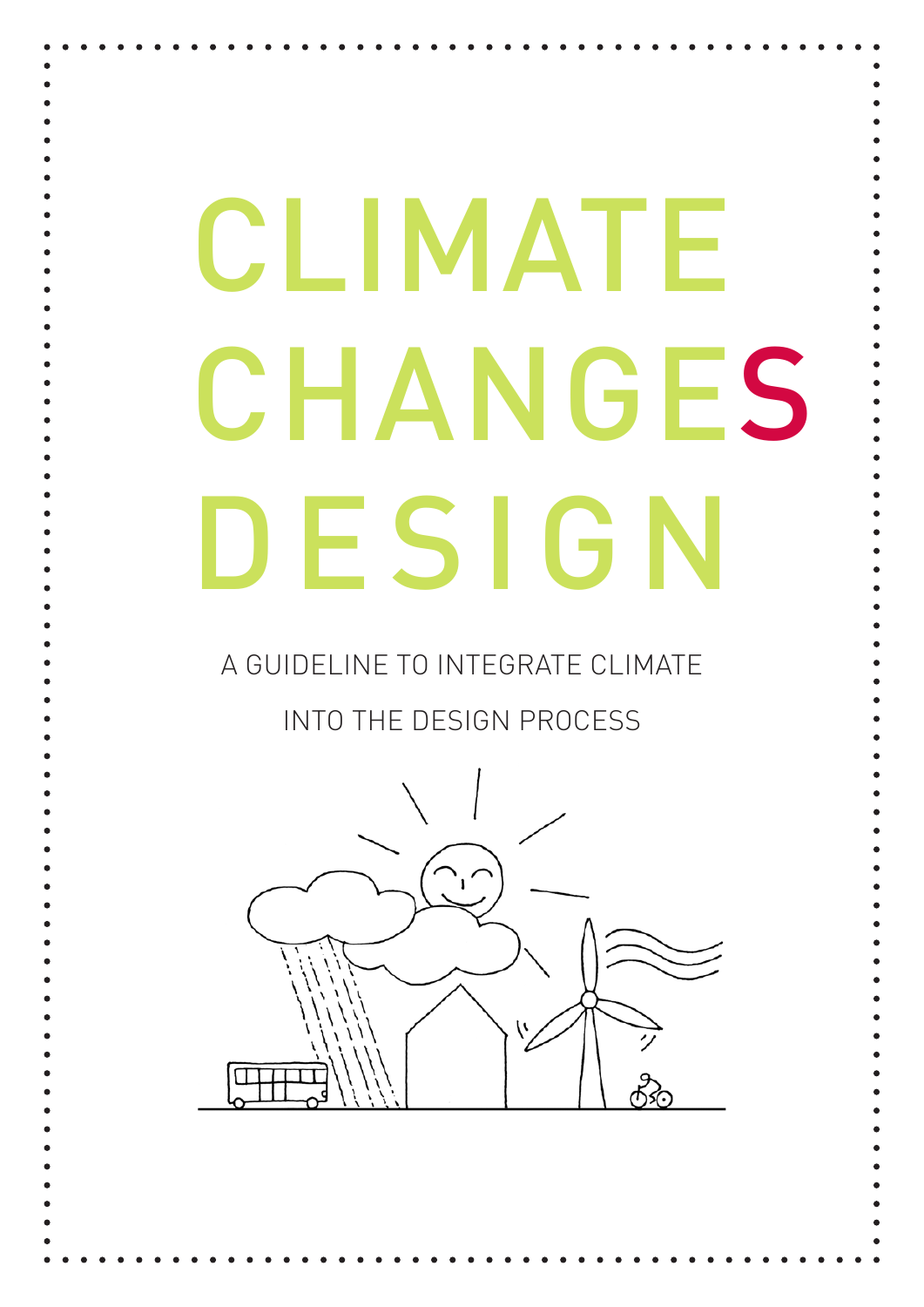# 01 LOCATION / MOBILITY

INFRASTRUCTURE: Supply networks are the roots of cities. New buildings must be planned to easily connect to the existing infrastructure, avoiding expansion of roads and networks. Good access to infrastructure and supplies ensures short transport routes and reduced costs in the construction process. > Adapt to existing infrastructure and avoid any further expansion.

WALKABILITY: The location and connectedness of a building directly translate into the users' mobility choices. To avoid motorized traffic (cars), essential functions of daily life (work, school, shopping, civic and medical services, leisure, etc.) must be present nearby or be easily reachable by foot, bike or public transport (non-motorized traffic, NMT). Tool: www.walkalytics.com. > Assure diverse and comprehensive walkability for all user types.

PUBLIC TRANSPORT: The closer and the more comfortable the access to means of public transport, the higher the probability that people use them instead of their private cars. Shared infrastructure reduces energy use and CO<sub>2</sub> emissions per capita as well as traffic<br>jams. Tool: ÖV Güteklassen. **>** Optimize access to public transport and urban amenities.

MIXED USE: Mixed-use development can take the form of a single building, a city block or entire neighborhoods. In contrast to monouse zoning, the combination of residential, commercial, cultural, institutional or industrial uses reduces travel distances and provides pedestrian and bicycle-friendly environments. > Assure diverse and attractive uses, at least on ground floor levels.

ENVIRONMENT: A building must be thought of as an integral part of its built and natural environment. Projects are not only directly generating energy usage, but also indirectly through the presetting of user mobility due to the location and connectivity of a building and the organization of its neighborhood. > Plan your building so as to capitalize on existing infrastructures while simultaneously significantly improving its environment.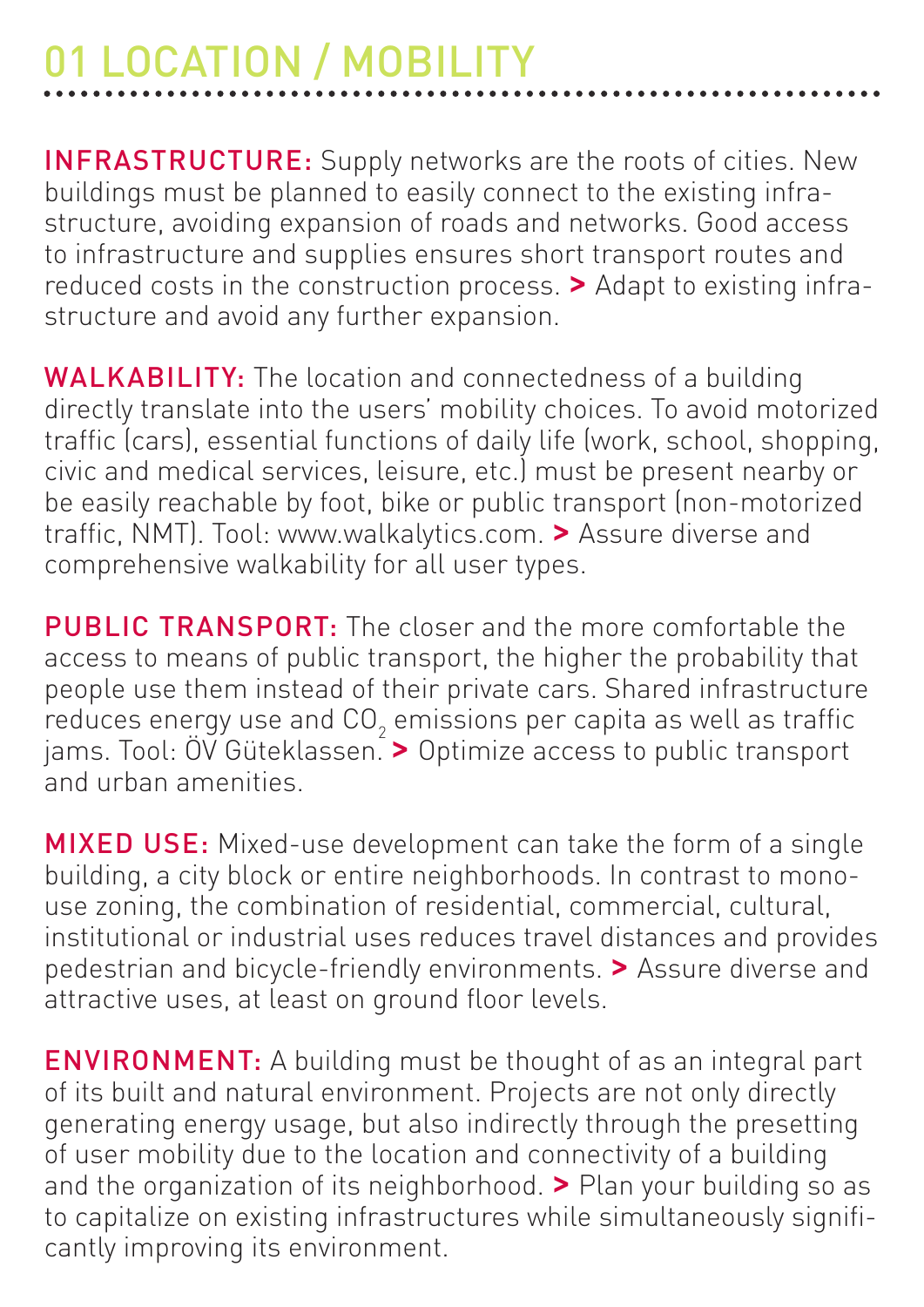# 02 VOLUME / ORIENTATION

BUILDING ENVELOPE RATIO (BER): The BER describes the ratio between a building's thermal envelope  $(A_{\tau_H})$  and its energy reference area (ERA). This factor translates directly into the demand for construction materials and energy, as it represents the compactness of a building and the rate of surface exposed to the exterior.  $\blacktriangleright$  Aim for a RFR  $\leq 1.0$ .

SIZE AND SHAPE: The bigger the building, the smaller its BER: large, compact buildings can reach a BER far below 1.0, whereas single family homes have a BER around 2.0 or more, even if their form is very compact. Complicated forms (terracing, loggias, projections, etc.) drastically increase the BER compared to simple, cuboid or spherical forms.  $\gt$  Avoid small volumes and aim for an optimally compact form of the thermal envelope.

DAYLIGHT: Optimizing natural daylight (effective to about 6 m from outer walls) reduces artificial lighting and thus energy usage. Intelligent zoning of floorplans and allocation of uses according to needs and availability of natural light allows for greater building depth, size, compactness and energy savings. Make use of skylights (zenithal daylight is 5-7 times stronger than lateral daylight) as well as light wells, patios, interior courts, etc. to optimize access of natural light and glass them in as the optimization of the thermal envelope requires. > Aim for optimized direct and indirect natural daylight usage.

ORIENTATION: Minimizing openings on the side facing away from the sun significantly reduces energy usage. Orienting the primary usages towards the sun increases the possibility for passive solar gains. However, expanding their surface at the expense of compactness does usually not lead to a decrease of the total energy requirements. The orientation of a building and its openings as well as the size and compactness of the external surfaces have a decisive influence on the projects' overall energy demand. They must be optimized in unison, together with the access of natural daylight. > Maximize solar gains for winter and minimize them for summer.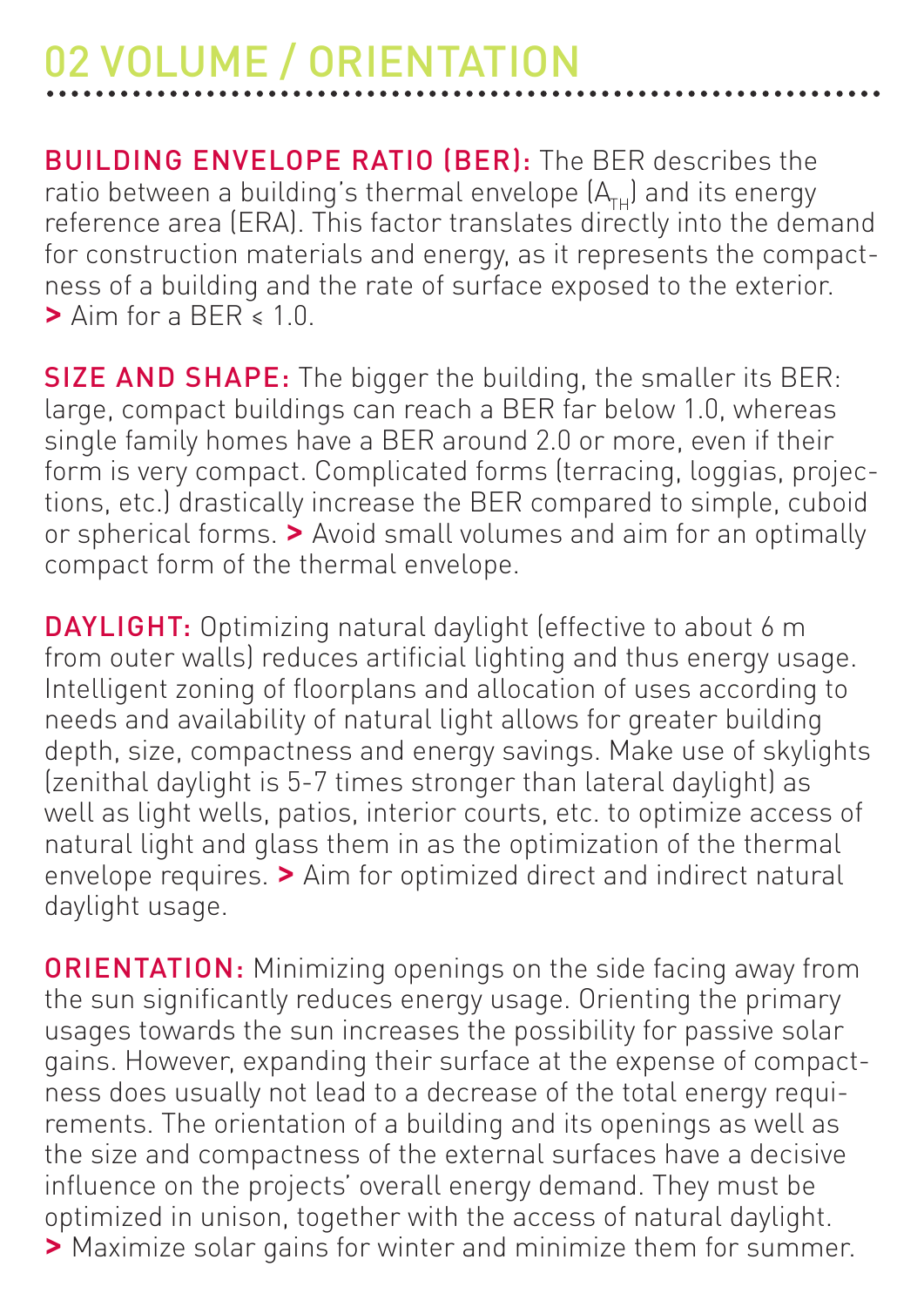## 03 THERMAL ENVELOPE

EXTERIOR INSULATION: The insulation layer must enclose the entire building with as few interruptions as possible. Thus, it is useful to place the insulation layer on the outside of the building's structure. This critically reduces planning and construction difficulties and durations, costs and manifold types of potential mistakes and damage. > Plan a continuous insulation layer on the building exterior.

U-VALUE: The rate of heat transition through an element of the thermal envelope is represented in the U-value (W/m<sup>2</sup> K). The smaller the U-value, the lower the thermal transmittance, the better the thermal insulation and the less energy is needed for heating and cooling. The U-value is mostly defined by the insulation layer. Tool: www.u-wert.net. > Aim for low U-values.

THICKNESS: The thicker the insulation layer, the smaller (better) the U-value. However, the first few centimeters of an insulation layer are the most efficient ones, because the thicker an insulation material, the less additional centimeters can improve the U-value. In the Swiss climate, a reasonable thickness for a typical insulation is currently around 20 to 25 cm. > Insulate  $\geq 20$  cm everywhere.

THERMAL CONDUCTIVITY: The U-value results from thermal conductivity (Lambda) and thickness of a material. The thermal conductivity (W/mK) depends upon the material density and its air inclusions. In other words, the thermal conductivity of an insulation material determines its necessary thickness to reach a certain Uvalue. > Choose insulation materials with low thermal conductivity.

THERMAL BRIDGES: Constructive circumstances (impairments, penetrations, etc.) that weaken the insulation layer are called thermal bridges. The more a building is insulated, the more critical the thermal bridges become in terms of heat loss (up to 15%) as well as structural damage. Cold interior surfaces and locally resulting humidity surges create condensation, mold and further damages. > Avoid all kinds of thermal bridges.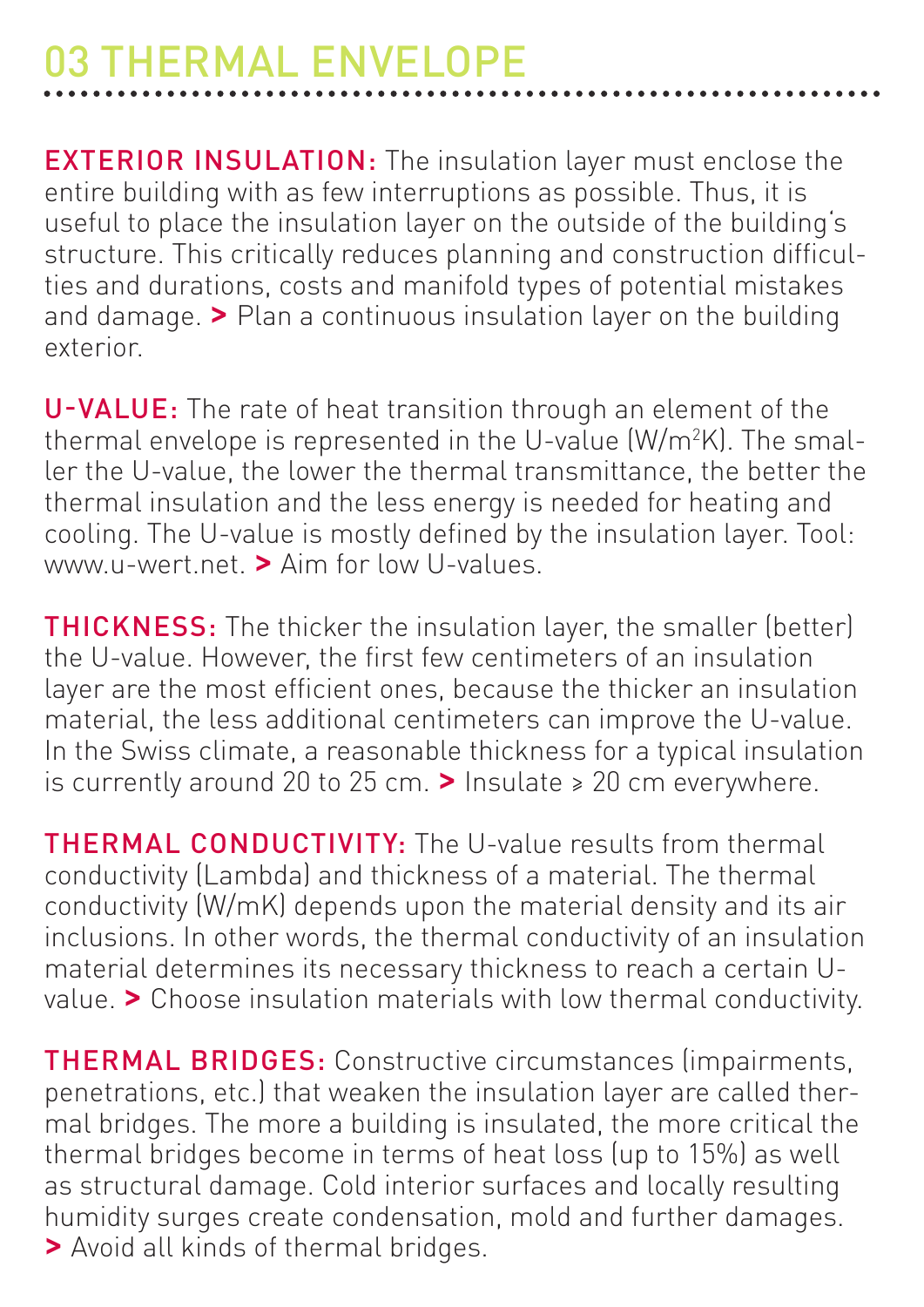## 04 WINDOWS / SHADING

WINDOW TO WALL RATIO (WWR): Windows easily account for half of the energy loss in a building. Openings must maximize passive solar gains in winter, but simultaneously minimize the high heat loss ratio and grey energy content of windows. For Switzerland, the ideal WWR is 30-40% for residential buildings and 40-50% for office buildings. > Aim for a window to wall ratio of 40%.

PLACEMENT: Glazing within the usual balustrade height is energetically useless, as the additional solar gains cannot compensate for the increased thermal loss. Daylight, on the other hand, benefits from higher windows as it can reach deeper into the building or can be better redirected (light shelves) above human lines of sight. > Place windows high in your spaces.

GLAZING: Thermally, glazing and glass spacers have undergone significant improvements since 1970; glass U-values of 0.6 or 0.5 W/m<sup>2</sup> K are now common and must be installed. Even then, the Uvalue of a good window is still about 6-8 times worse than that of a good wall.  $\blacktriangleright$  Define glass U-value < 0.6 W/m<sup>2</sup>K.

FRAME RATIO: Most of the energy loss of a window occurs through the frame and its connection to the glass, so the frame surfaces should be kept to a minimum by choosing few, compact windows without complex shapes and rungs. > Simplify window shapes and numbers, minimize frames.

SHADING: As modern buildings are more likely to overheat in summer than to undercool in winter, sun protection (shading) becomes imperative for any glazed surface (including skylights) to avoid heat buildup in summer. Shading devices are preferably automated and weather-controlled for optimal balance of sun protection, solar gains and daylight. Correctly dimensioned blinds (gtot ≤ 10%), overhangs, vegetation, balconies, pergolas, etc. can control solar incidence throughout summer on windows, roofs, and facades. > Shade all transparent components of the building envelope.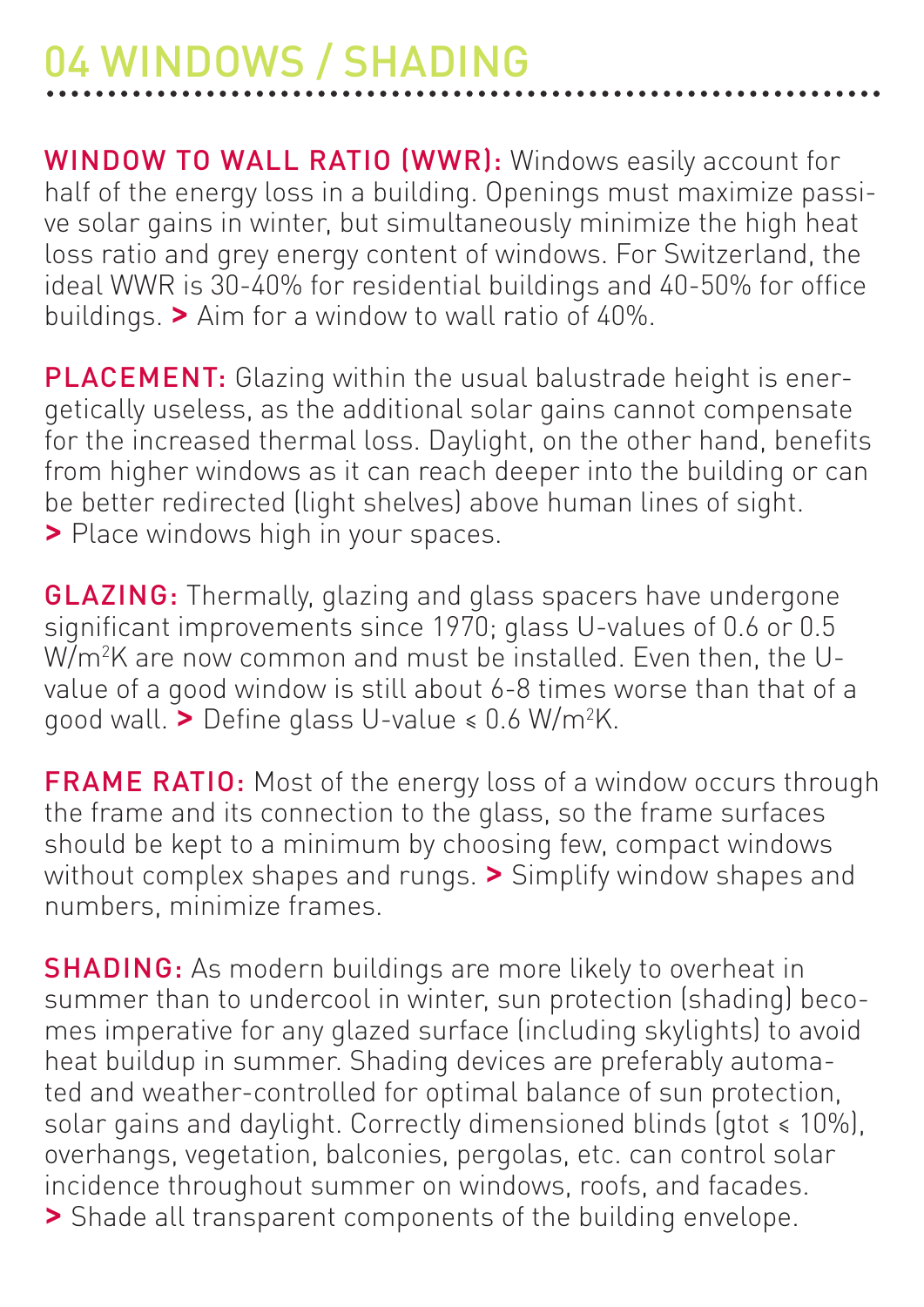#### 05 GREY ENERGY

TRANSPORT: Using materials that are locally sourced and processed reduces the technology and energy use for their transport. Furthermore, this can stimulate the local economy and craftmanship. > Use materials sourced within 25 km of the project.

PROCESSING: The requirement of complex technology and high temperatures or pressure to process a material increases its amount of grey energy. The most energy per cubic meter is typically used in the production of metals (aluminum, steel), followed by synthetic materials (pvc, polyurethane) and glazing, after that fired materials (bricks), then unfired materials (sand-lime bricks). Recycling can save up to 95% (aluminum) of virgin production energy. A useful database of the life cycle assessment data (LCA) of building materials can be found at eco-bau.ch/Instrumente/Ökobilanzen. Tools: bauteilkatalog.ch or energytools.ch. > Verify grey energy content of the entire project early.

THERMAL MASS: The thermal storage capacity of a room is defined by the mass of the first 6-10 cm of its inner surfaces. The more mass the surfaces contain, the slower the room warms up from solar gains or heating, and the slower it cools down again. The room's surfaces absorb the incoming heat during the day and release it during the cool night. To minimize interior temperature extremes in summer, a phase shift of about 12 hours is optimal for human comfort. > Assure that every room for long-term occupancy features dense inner surfaces (min<sup>6</sup> cm) of twice its floor area.

RECYCLING: The recycling of each employed material at the end of its lifecycle must be ensured. Low processed materials like clay can easily be returned to nature with absolutely no harm or processing. Highly processed, synthetic or bonded materials (polystyrene insulations, epoxy layers, polymer sealants and adhesives etc.) are typically difficult to return to nature in an environmentally sound manner and can only be recycled with technology- and energyintensive processes, incineration, or not at all. > Employ renewable, unprocessed materials and assemble them mechanically.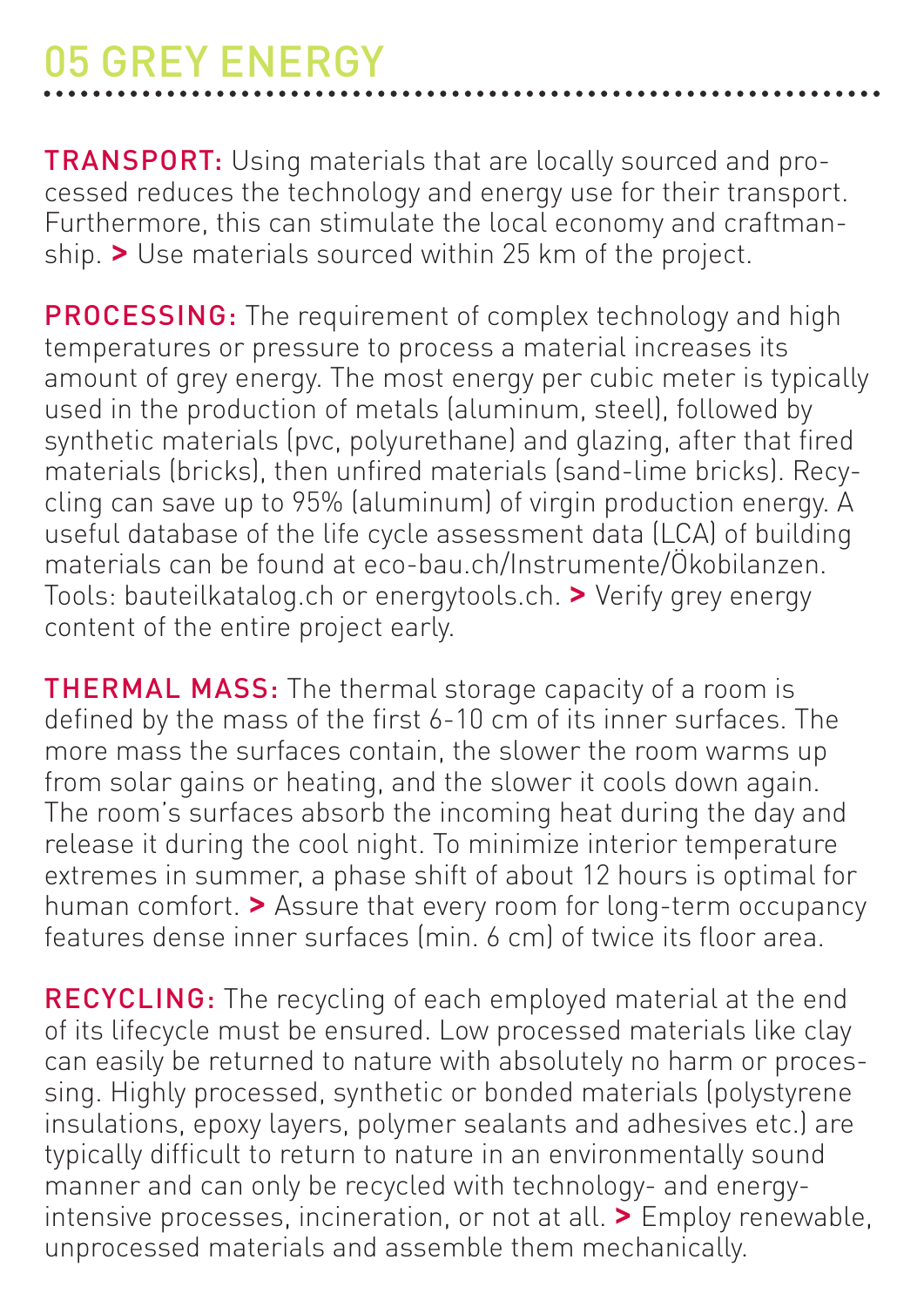#### 06 BUILDING SERVICES

HEATING: It is important that the heating system depends on renewable energy sources and works with a high efficiency. Climate friendly systems operate on geothermics, wood combustion, renewable district heating or environmental heat pumps. > Avoid fossil fuels at all costs.

HOT WATER: In a well-insulated building, warm water will account for approximately 30% of residential energy use. Using solar collectors, around 70% of the warm water demand can be covered, depending on location and use. Tool: sonnendach.ch (BFE). > Produce hot water with solar energy.

VENTILATION: In a well-insulated and airtight building, wrong ventilation will be responsible for bad air quality and/or up to 50% of the energy loss through the envelope. In combination with a heat exchanger, a controlled ventilation system can prevent up to over 90% of the thermal loss compared to manual ventilation. > Plan controlled ventilation with heat exchangers.

COOLING: Due to climate change, thick insulation and the heat emission of people and devices, cooling is becoming an increasingly important topic, foremost in office buildings. Via thermal mass of materials, automated night cooling and cooling via geothermal systems, indoor spaces can be conditioned ecologically. > Integrate natural, low-tech cooling solutions.

LIGHTING: Using LED lamps reduces the energy demand for artificial lighting significantly. Due to their high luminance efficiency, they save up to 85% of electricity compared to usual light bulbs. > Allow solely LED lighting.

ELECTRICITY: Using energy efficient devices with the EU Label A+ (or better) saves a lot of energy. PV systems, decentral power production with renewable sources and consumer networks are growing and viable options today. > Plan a self-sufficient project.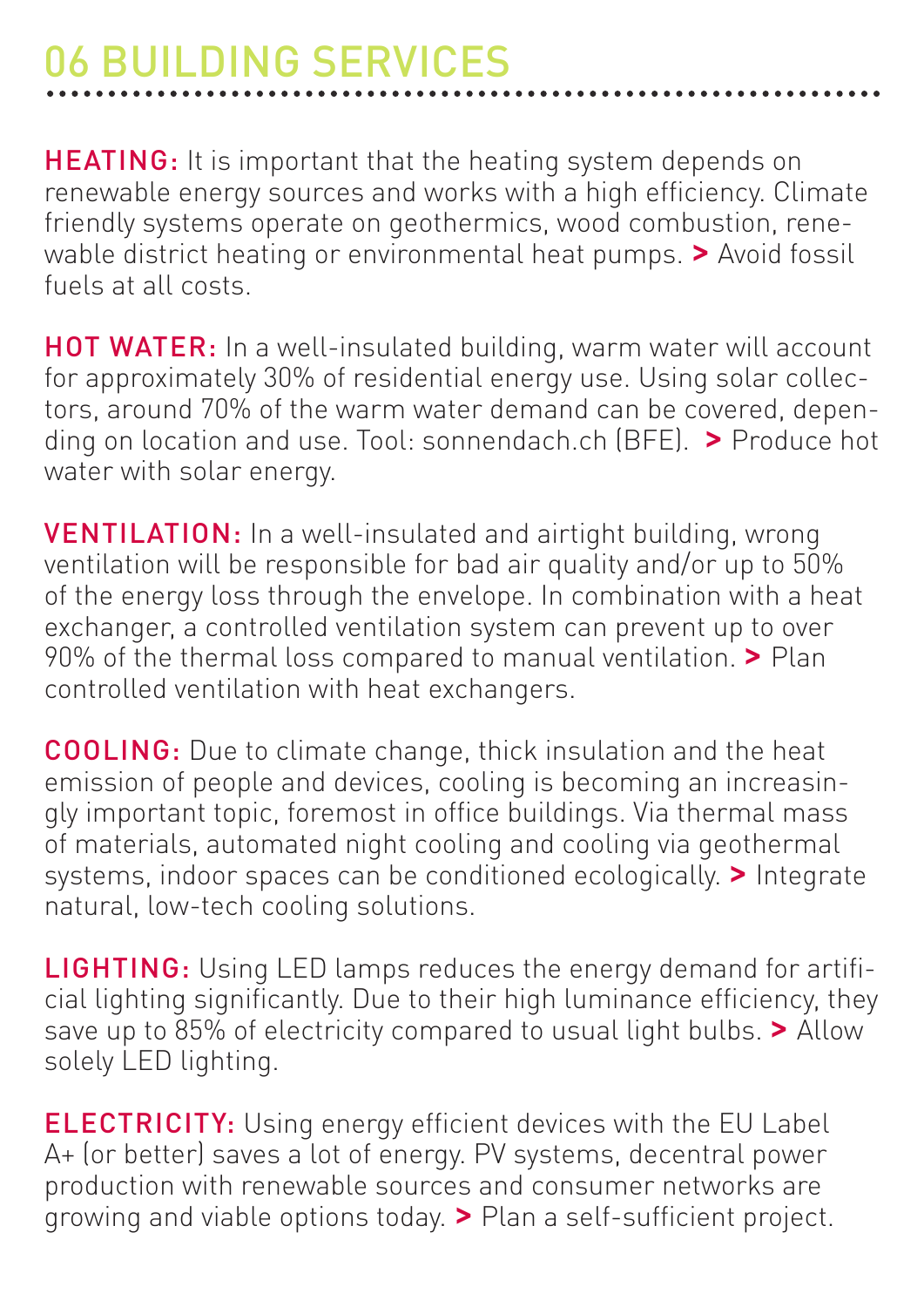# CLIMATE CHANGE AND ARCHITECTURE

Climate change is primarily caused by greenhouse gas emissions, predominantly from burning fossil fuels for human energy needs. The building sector has a huge impact on the climate, since it is accountable for about half of the world's energy consumption. Indirectly, it also influences around 25% of the global energy use for transport, due to the positioning of buildings and the organization of neighborhoods or cities. It is therefore important that architects realize their responsibility and rediscover climate as a relevant design factor, as it has been in vernacular architecture. Climate must be an integral and elemental part of the design process, instead of being handed over to the building physicist or the technician at the end of the design process.

This booklet is not a recipe for your design but describes the relevant aspects to reduce the greenhouse gas emissions of buildings, as well as their overall energy demand. Even though the guideline is phrased in general terms and can be consulted for many situations, it mainly refers to the central European climate. However, building more climate-friendly and using more efficient technologies is not enough to tackle climate change. Just as important is a change of our lifestyles towards sufficiency, a constant questioning whether something is really necessary or not.



Copyright: Daniel Haselsberger, Milena Fischer, Grolimund + Partner AG

**INGENIEURE**